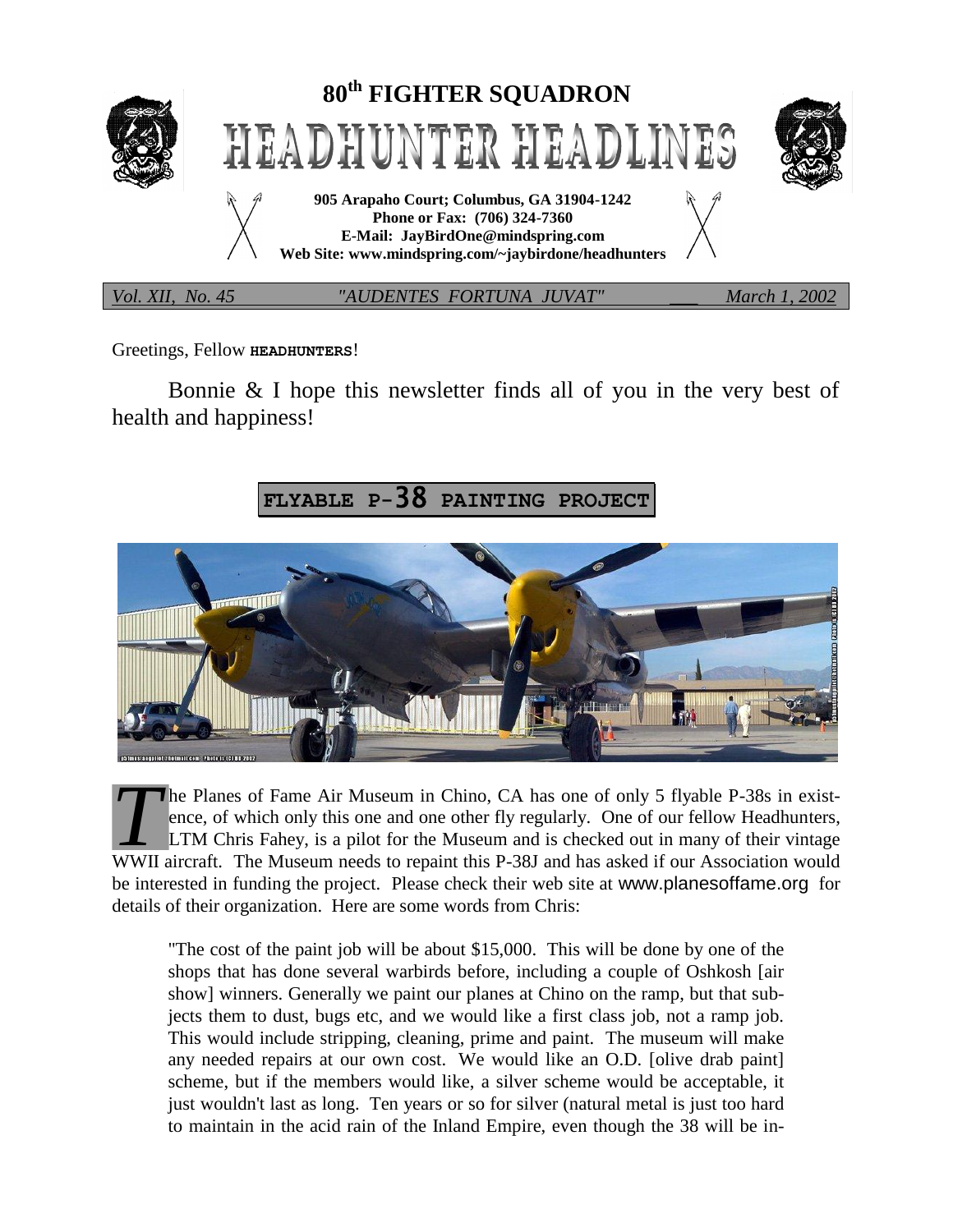side.) and 15 years for an O.D. scheme at the outside. We would like to have it done for our May 18-19 air show, so 31 March deadline should do it."

#### **This is most probably the last chance we Headhunters will ever have to get a flyable P-38 in our Squadron's world famous WWII markings for everyone to see. We believe this is the best way to make this happen:**



All donations are tax deducti-<br>
ble. Letters of Receipt will be sent to each contributor for their tax files. A target donation figure is \$25, but MORE or  $\sqrt{27}$  LESS is acceptable. If we don't raise enough for the project, and either the *P-38 Association* or the *475th Association* out does us, **please enclose a note with your check as to your de- since since since since since since since since since since since since since since since since since since since since since since since since s** make it a tax deductible con- **the set of the set of the set of the set of the set of the set of the set of the set of the set of the set of the set of the set of the set of the set of the set of the set of the set of the** *sociation*. **Please send dona- tions to "***The Headhunters***"; 905 Arapaho Court; Columbus, GA 31904-1242.** I will log them in here. Depending on total  $\blacksquare$ ed to the Museum, or each check returned, or used by our Association, depending on your wishes. **DEADLINE IS NLT 20** 

**MARCH**. Looking forward to hearing from you all!! **Thank you—let's make it happen!!**

#### **HEADHUNTER REUNION COMING!!**

lease check your calendars—do you have **19- 22 September** blocked off? If not, please do so now before you forget and something else **P** lease check your calendars—do you have 19-<br>22 September blocked off? If not, please do<br>so now before you forget and something else<br>gets written in! These are the dates for our next **Headhunter Reunion in Ft Walton Beach, Florida!** Bob Kan and Ed Joyner will be our hosts again for this upcoming extravaganza! Bob & Nan Kan hosted our last one "On the Beach" in 1995, and this one promises to be another outstanding gathering!! More details and registration information will be in the next (1 June) newsletter. See you all there!



## **HEADHUNTER PROMOTED**

aj Gen Steven R. Polk, fellow Headhunter, member, and Commander of  $19<sup>th</sup>$  Air Force, was nominated for promotion to lieutenant general and assignment as Vice Commander of Pacific Air Forces at Hickam AFB, Hawaii. Congratulations to Gen and Mrs Polk! **Ma** Gen Steven R. Polk, fellow Headhur was nominated for promotion to lieuter of Pacific Air Forces at Hickam AFB, Best of luck in your new and future assignments!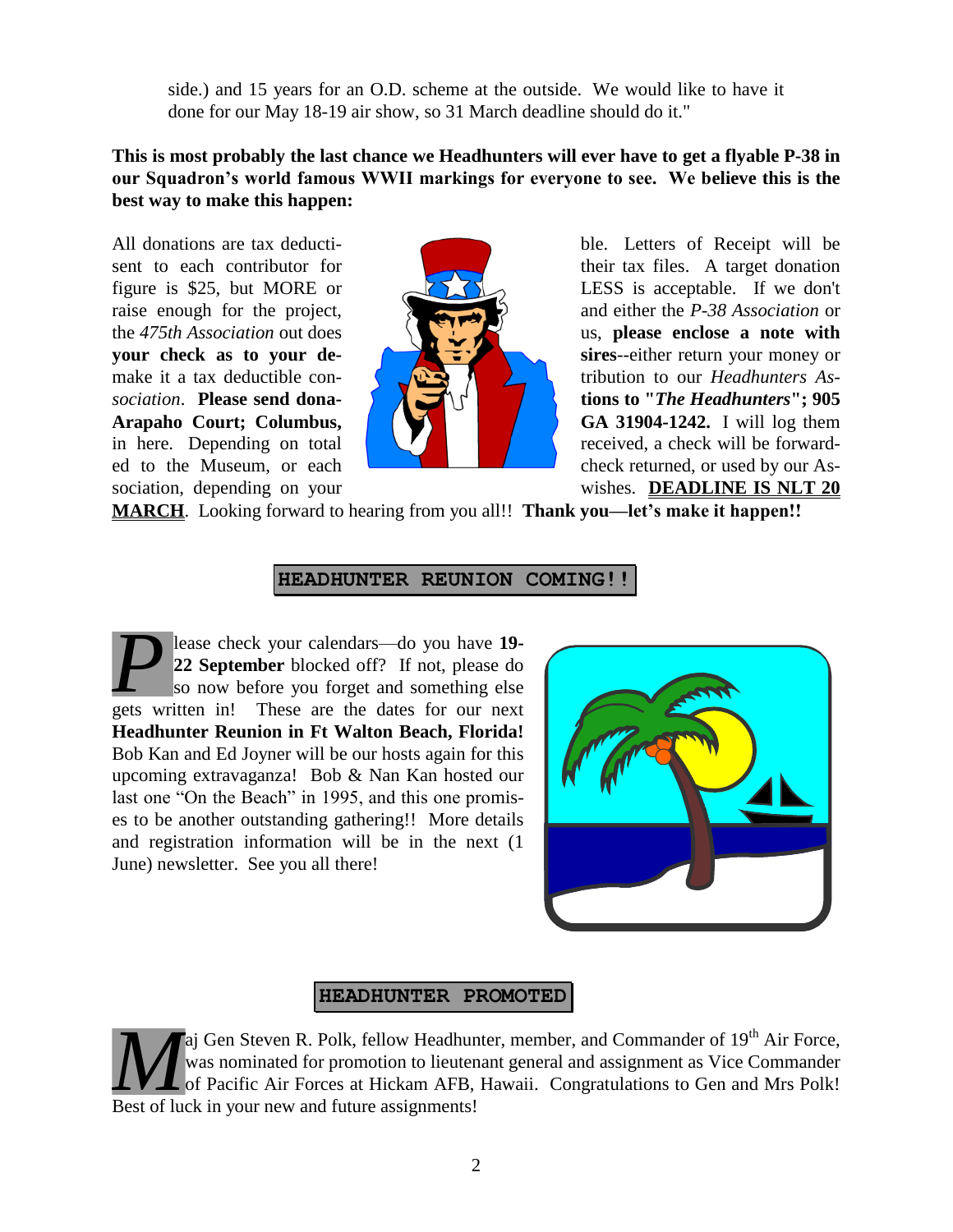"Friends are angels who lift us to our feet when our wings have trouble remembering how to <u>examelence</u> fly."

## **DICK SEELY'S MEMOIRS**

ere are excerpts from Dick Seely's recollections of his four-year tour of duty (October 1957 to October 1961) with the 80th TFS and the 8th TFW. This is his story & pictures:



"The years have probably fogged my memory somewhat, but the story is fairly accurate. As I scanned my old slides and watched the images appear on my computer screen, old, long forgotten memories came flooding back. This is a recollection of those memories, now over forty years old. They are somewhat fuzzy passing through the lens of time, but some may find them interesting. If by chance someone from those days long ago happens to stumble upon this page, please drop me a line.

By October of 1957 the 8th Wing had completed conversion to the F-100D. The Wing was composed of three squadrons, the 35th FBS, 36th FBS and the 80th FBS (formerly the 7th FBS). I believe each squadron had 24 aircraft assigned. Aircraft maintenance had also experienced a conversion, of sorts, to consolidated maintenance. This took maintenance away from the squadron and centralized the control under wing staff supervision. As a result of all this turbulence, a pilot that flew 10 hours in a month was considered fortunate. Like all new aircraft the F-100 had its problems. The biggest one I recall was the CSD (constant speed drive), which provided the

electrical power for the aircraft. The CSD would fail, causing the loss of all engine oil resulting in engine seizure. A bad way to end a flight. The F-100 was a poor glider. By October of 1957 the cold war was ratcheting up, and the Russians had launched Sputnik. The mission of the wing was changing, and there was a great deal of pressure to get the aircrews combat ready. During my four-year, peacetime, cold war tour, we lost 30 aircraft and 15 pilots. I used to be able to recount each accident and the name of the pilot involved, but most are now lost with time. However, I do remember the first. It occurred around November of 1957 at Kunsan AB Korea. Captain Jim



 This picture was taken by an RF-84F from Misawa AB, Japan. Flight lead 1st Lt Gene Cassingham, Left wing 2nd Lt. Ron Williams, Right Wing 2nd Lt. Dick Seely

Sharp was testing an aircraft, following maintenance, and crashed on the Air Base runway. The second or third accident involved a dear friend, Leslie (Ed) McDonald. We both attended advanced flight training at Luke AFB, Arizona from March to July 1957 and went on to Nellis AFB, Nevada to upgrade in the F-100. Ed loved flying, but he didn't like flying over water, vowing never to eject until he reached dry land. His engine seized during a practice bombing run on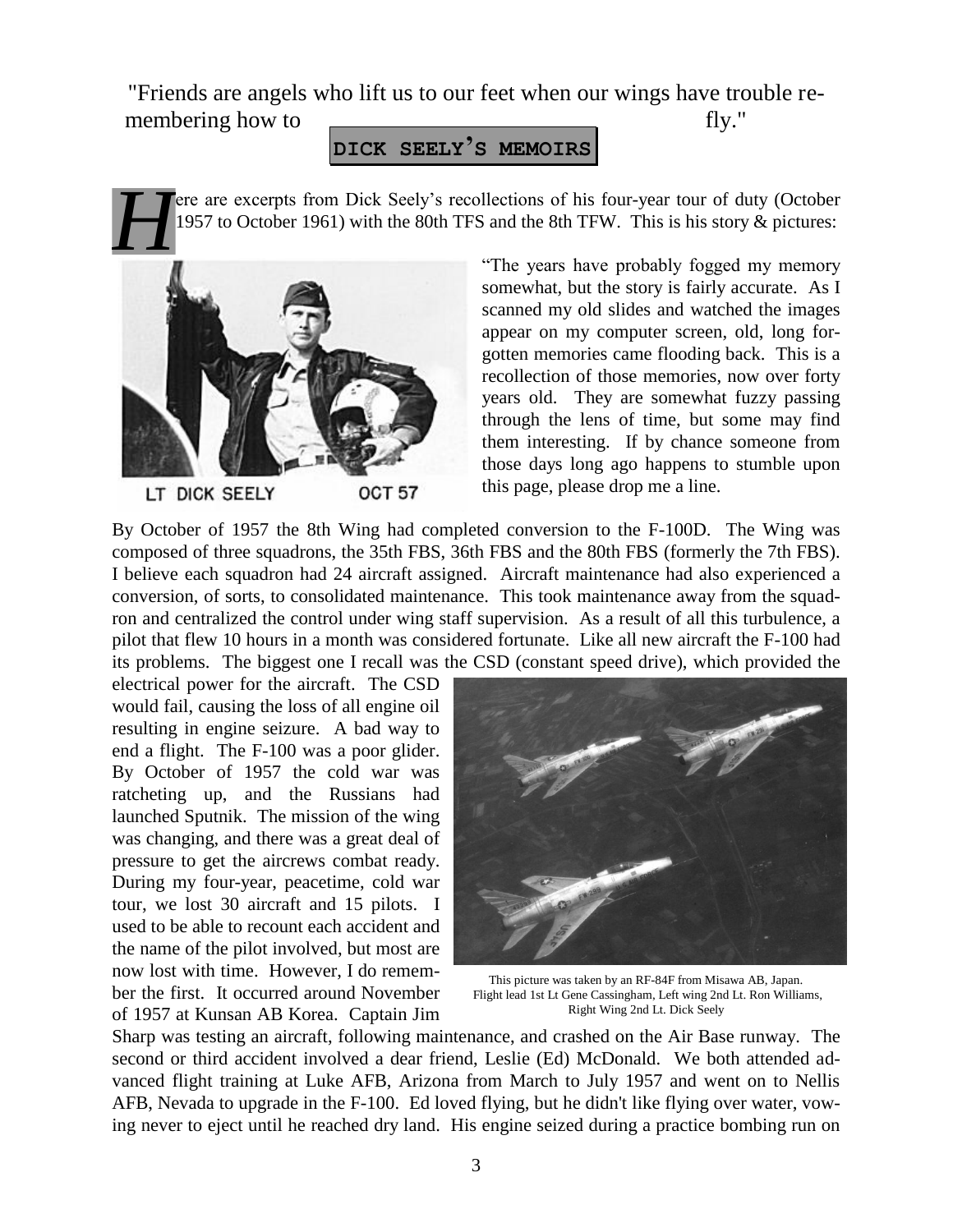a water range. He tried to stretch the glide to land, ejecting too low. Ed hit the shore still strapped in his ejection seat.



Flight of 4 80th "Huns" taking off on the Kunsan runway in 1958 (Photo by Dick Seely)

The 8th Wing maintained a detachment of aircraft at Kunsan AB. Our mission at Kunsan was primarily to maintain a presence and to 'show the flag.' Each squadron rotated crews to Kunsan on a scheduled basis, and my first TDY to Korea was in February 1958. Conditions were somewhat austere. We were assigned quarters in a house that looked like it belonged on a Ma & Pa Kettle movie set. There were about 4 crews to a house with one bath. As I recall our bathroom had a hole in the floor with a clear view of the ground below.

The Officers Club at Kunsan would have made a great set for a 'MASH' episode. There was a nightly poker game in the bar area which would be interrupted by the occasional sighting of a rat. Everyone joined in the chase and the unfortunate animal would almost always meet an untimely end.

Flight operations consisted primarily of flying training missions; occasionally we would fly an operational mission along the Demilitarized Zone (DMZ). DMZ missions were for the benefit of the North Koreans. We would climb to altitude, to make sure they could see us on radar, and fly supersonic dashes parallel to the DMZ. I don't know who was impressed the most, us or them.

On one of my missions, during this first TDY, both nose gear tires blew during a formation takeoff. My first declared emergency in the F-100 ended without incident.

Sometime in 1958 the 8th Fighter Bomber Wing designation was changed to 8th Tactical Fighter Wing. Fighter pilots were not happy with the word bomber in the unit designation, and this was cause for celebration.

I believe Colonel Montgomery was replaced by Colonel Chesley G. Peterson sometime in 1958. Colonel Peterson had a distinguished career as a fighter pilot during World War II, and we were fortunate to have him assigned as the commander of the 8th Wing. Later in the year we moved our detachment operations to Osan AB, Korea and we took on a more serious mission.

The 8th Wing began detachment operations at Osan during the summer of 1958. Our mission was maintaining a dawn to dusk armed alert status. I do not have any photographs of the facilities -- cameras were not allowed. In 1958 being stationed at Osan was like living on the frontier. The streets were not paved, and most of the buildings were temporary Quonset hut construction. The aircrews lived in an open bay Quonset hut with two oil-burning stoves at either end. Air conditioning? Open the windows. The latrine facility was in a separate building, accessible only by walking a muddy path. Electricity was provided by the Korean government who turned it off in the evening for an hour or two to save money. Detachment operations was located in a Korean War fighter squadron building down on the flight line, where we also inherited Rocky, a large yellow dog of unknown pedigree. As the story goes, someone took Rocky up in an F-86, and he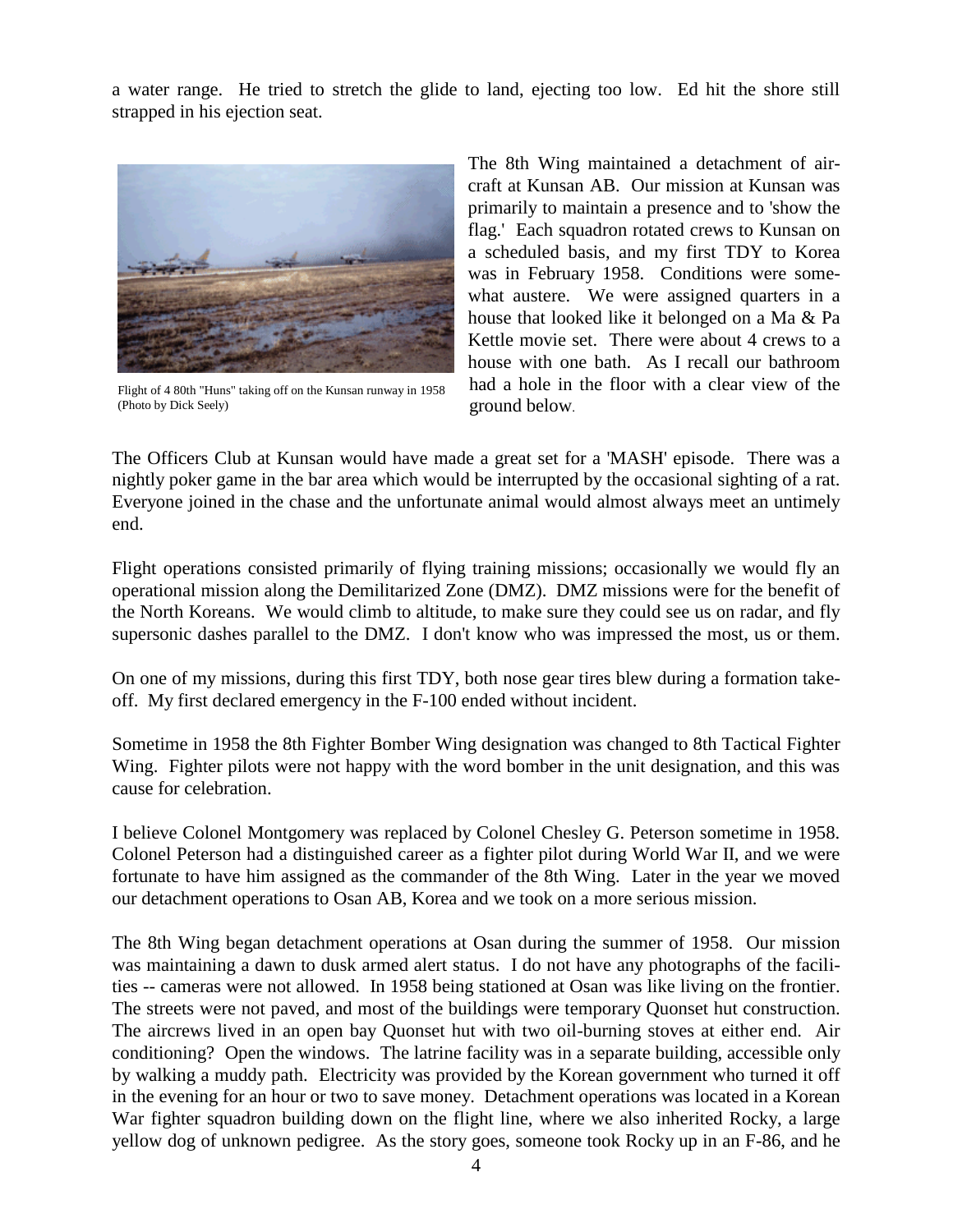became the world's first supersonic dog. The building lacked plumbing so we had a good old fashioned 'outhouse' set up outside. In August of 1958 the Chinese Communists began shelling the off shore islands of Quemoy and Matsu. Tensions ran high for a while, and our alert status was increased. By the fall of 1958 the situation quieted down, and we returned to normal status. We continued the alert operations through 1958 and the first part of 1959. During the spring of 1959 new facilities at Osan were under construction, and we moved the detachment to Kadena AB at Okinawa.

Base housing for bachelors was the pits. Eventually over the next few years, several groups of officers got together to rent off base housing so they could live in more home like surroundings. Besides, O'club food got very monotonous. When I left Itazuke in 1961, there were three large off base bachelor houses. They were the Suenaga House, the Zash House and the Kaiajima House (spelling not guaranteed).

A loose knit, informal association was formed in '58 called the KBA (Kyushu Bachelors Association) which began as a weekend meeting for a few beers and grew into two annual parties; The Fall Fest and the Spring Fest. As embellished stories of the parties spread, people began attending from all over the Far East. We really did have some great parties.



J. Ward, D. Poglase, D. Cassingham, T. Rush, K. Connely

However, the business of the 8th Wing continued.

Sometime during the year Col Peterson was transferred to 5th Air Force Headquarters at Fuchu Air Station. Col William Daniel assumed command of the Wing. In the spring of 1959 we were maintaining our alert facility at Kadena AB on Okinawa. Although the alert facilities were not much better than those at Osan, the BOQ's were a great improvement. Each room had individual baths. No more walking in the mud to take a shower. Off base activities were better, and there were several golf courses to occupy the off duty leisure hours. Aircraft were rotated back to Itazuke on a scheduled basis, and it was on one of these flights I got a very bad scare. Don DeBolt and I were flying two replacement birds into Kadena when we happened upon two Duces (F-102's). We were in excellent position to make a pass, and Don being the flight lead just couldn't resist. The Duces picked us up and turned into us. That big delta wing gives them a decided advantage for turning, but it kills airspeed in a heartbeat. They burned off all their airspeed on the first pass and headed for the deck. We followed. We were several thousand feet behind them at about 500' altitude and 580 to 600 knots indicated airspeed when Don called for AB [afterburner]. The F-100 was just beginning to develop problems with the after burner nozzles not opening and the AB firing off. Not good. The engine would compressor stall and blow your feet off the rudder pedals, not to mention increasing the heart rate a beat or two. Sure enough my nozzles did not open, and at 600 knots airspeed all hell broke loose. Lucky for me the aircraft pitched up first. My head went down from the G-force, and my helmet smashed the trim button on the stick making a neat round hole in the helmet. The next pitch was down. My left hand flew off of the throttle, and all I could see was ocean. I knew I wouldn't survive an ejection so I just hung on. After 6 to 8 oscillations the aircraft finally came under control. I tried to call Don on the radio but I couldn't speak intelligibly. All I could get out was gibberish. I finally got cleared for a straight in approach to Kadena, and once on the ground, we found the G meter pegged both ways. The meter limits were -6 and +10 G's. That was one wild ride. Not too many weeks later I did have to eject, but that's another story." [Ed note—more details and photos can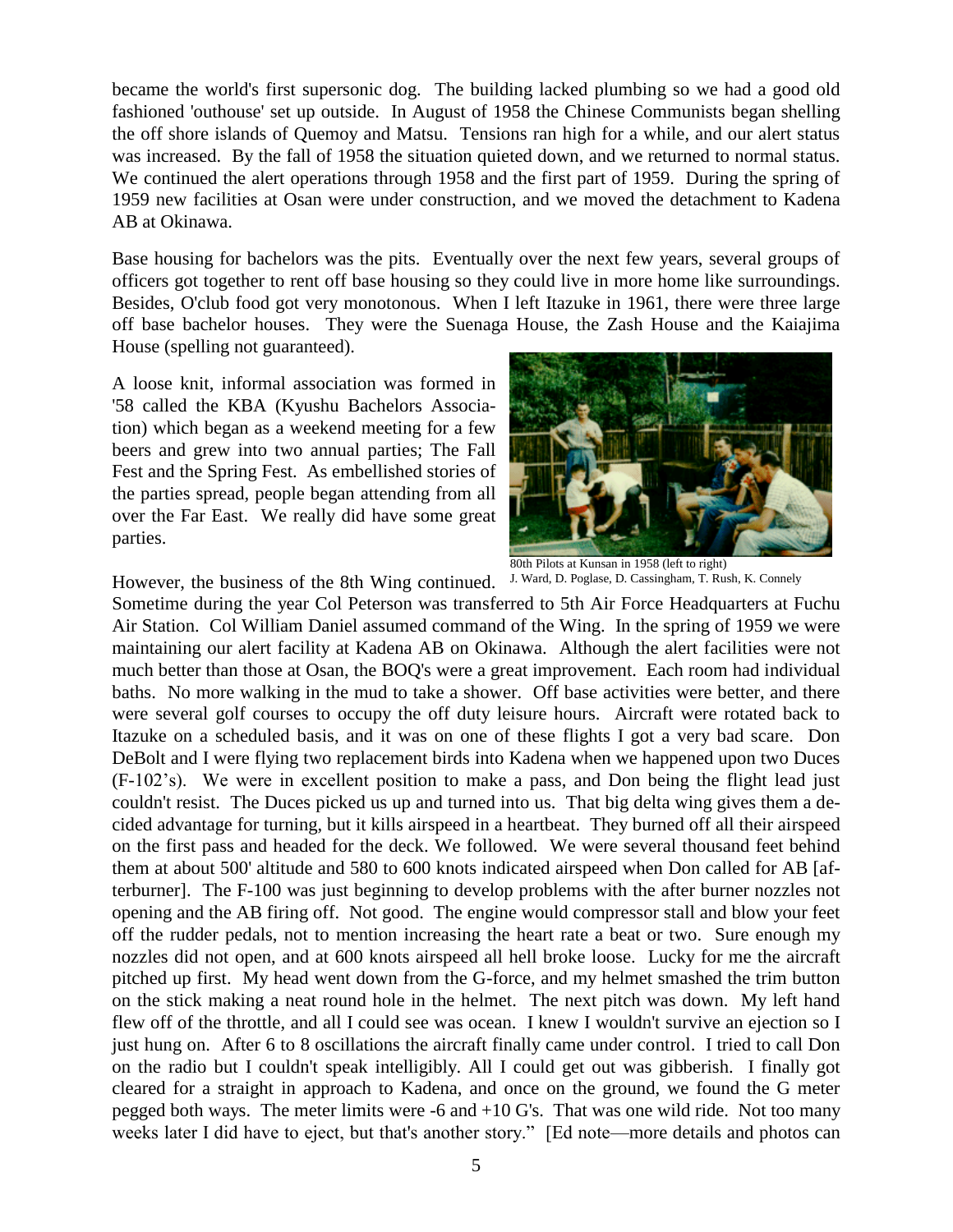be seen on Dick's web site at: http://home.earthlink.net/~tarheel1998 or on our Headhunter web site. Our thanks to Dick for letting us print his information here and post it on our web site.]

#### **ROBBINS MEMORIAL DONATIONS**

n memory of Lt Gen Jay T. Robbins, who passed away on 3 March 2001, donations to our *80th Fighter Squadron Headhunters Association* were requested by Gen Robbins and his family in lieu of flowers. This is a list of tax-deductible donations received from 1 December  $\sum_{f \in \mathcal{F}} \begin{cases} \n n \text{ memo} \\ \n 80^{th} \text{ Fig} \\ \n 5 \text{ family} \\ \n 1 \text{ March:} \n \end{cases}$ 

For those of you who wish to send in contributions, please make checks payable to *"The Headhunters*," for whom you would like the contribution to be in honor of, and whether or *Headhunters,"* for whom you would like the contribution to be in honor of, and whether or not you would like to remain anonymous. They are all tax deductible. **Thank you** in advance.

**WELCOME TO OUR NEW MEMBERS!**

t gives us great pleasure to welcome these **6 new members** to our ranks for the **first time** (in the order of "signing up" since 1 December). **Equally rewarding** are the **many** members who have **rejoined** after 1, 2, 3, 4, 5, 6, 7, 8, 9 or even 10 years absence! **Welcome back to all!** Today we have 387 Yearly, plus 496 LifeTime Members (LTMs)—**883 Total!!** *I*

## **Here is the roll call of our new members:**



Capt Erik A. Drake (01-02) Andrew J. Gallagher (Korea)

Capt T. Pat McAtee (01-02) Lt Col Michael E. O'Boyle (99-00) Lt Col David E. Ellis (01-02) TSgt Peter J. Czajkowski (42-45)

riends of yours? You bet!! Look 'em up in your new Master Roster Change *F* riends of yours? You bet!! Look 'em up in your new Master Roster Change and/or Master E-mail & Fax List Change (enclosed), give 'em a call, write 'em a letter, or beam an e-mail message over to them. Or better yet, ask them to meet you at the **next reunion in Ft Walton Beach 19-22 September!** Great to have you all in

formation—and what a super one it is!! Do you have **Headhunter** friends that aren't members? If so, please let me have their addresses, and I'll send a "Please Join Us" letter to them**. How about all of our active duty JUVATS in the 80th today? Cleared to join up, Y**'**all!!** See your *SNACKO* for Member Information Forms and mailing envelopes—**Thank you!**

Some minds are like concrete—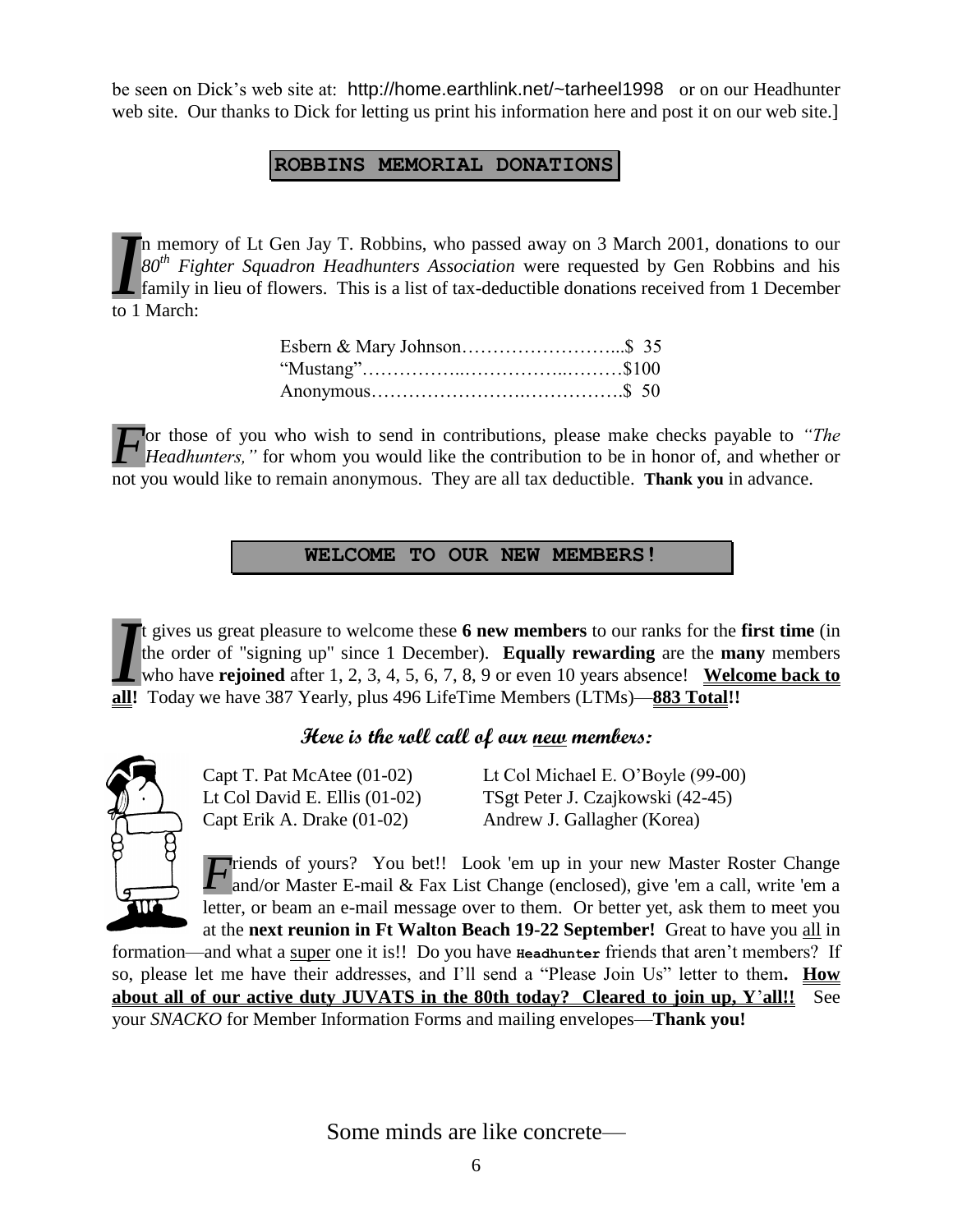## All mixed up and permanently set!

#### **THE MAIL BAG**

**-mail received 5 December**: "Thank you for including all the comments from across the World..….especially those from you, about the Eleventh of September..….and all that it means **And S** December: "Thank you for including all the comments from across the World......especially those from you, about the Eleventh of September......and all that it means and will mean to both current and future generati found myself cheering every word. It has always been interesting to see America respond to adversity or war. What a team, what determination…..how proud we should be to see our country so committed to taking on those who would harm or deny our freedom. Interesting also



to observe what a fractious bunch we are in more peaceful times, pulling in so many incredibly different directions. I do hope our country is able to continue with the focus and steadfastness necessary to put this chapter of terrorism into our past, never to reappear. Of course, getting that job done will require that the general population reject much of what the media, left wing, and other assorted handwringers in Washington and elsewhere pump to them via the network news and the Washington Post. We shall see. Perhaps President Bush and company will be able to hold the publics confidence strongly enough, that the din from those who "second guess", "what if", and "wring their hands" (looking only for fodder with which to gain politically, caring nothing for the safety and freedom of future American's) will go unheard by most. A difficult task...Yes....If they succeed…..History will reflect it as an heroic effort, made for the right reasons at the right time.

And speaking of heroic efforts…..along with all from my generation, I would like to thank Jay T. Robbins, and all who stood beside him, for assuring the total destruction of our enemies past……and the same to those who will assure the same outcome for our enemies of today. Thanks to all…..to those with us today, and to those now past…..Thank you for our liberty! Check six, Mustang"

**-Mail received 9 December:** "I am looking for any information or anyone who knew my father, 1st Lt Leo "Nick" Nicaise. He flew an F-80 out of Suwon. He was shot down on his 63rd combat 1st Lt Leo "Nick" Nicaise. He flew an F-80 out of Suwon. He was shot down on his 63rd combat mission over Kunu-ri on 1/8/52, his 24th birthday. As I approach the fifty anniversary of his death, I have been researching the documents and photos I have. Anyone who has information on him, I would appreciate hearing from you." Please contact Leo "Nick" Nicaise at: nick\_nicaise@dell.com

**-Mail received 7 February:** "I can't thank you enough for sending me The Flag of the USA, and I **h** Mail received 7 February: "I can't thank you enough for sending me The Flag of the USA, and I do apologize for not having returned a message to you sooner. I find it difficult to get on the computer and have no rhyme or reason why. I did have a Blessed Christmas with my son and his family, and Christmas with children is a happy one. Do keep in touch with me, as The Headhunters are a very sentimental and a very special part of my life. I do hope you had a Very Merry Christmas and this New Year will be one of peace and joy for all. Margaret" [Widow of WWII LTM O. J. Harris]

**-Mail received 12 February:** "My name is John Butler and my wife's grandfather was named Bertram (Bert) Reed, he belonged to the 80th fighter Squadron, 8th fighter group. The only information we have about him was a military letter stating he died over Guam on Dec 27th 1943. Bert reached the rank of 2nd Lieutenant. I have also believe there is a monument at Fort William McKinley, Manila the Philippines. If you have any information regarding Bert Reed, my wife and I and Bert's Great-Grandchildren would be ecstatic. John Butler; 2020 E. 67th St; Los Angeles, Ca. 90001." [*Ed Note: If anyone knew Bert, please contact John—thanks*!] *E*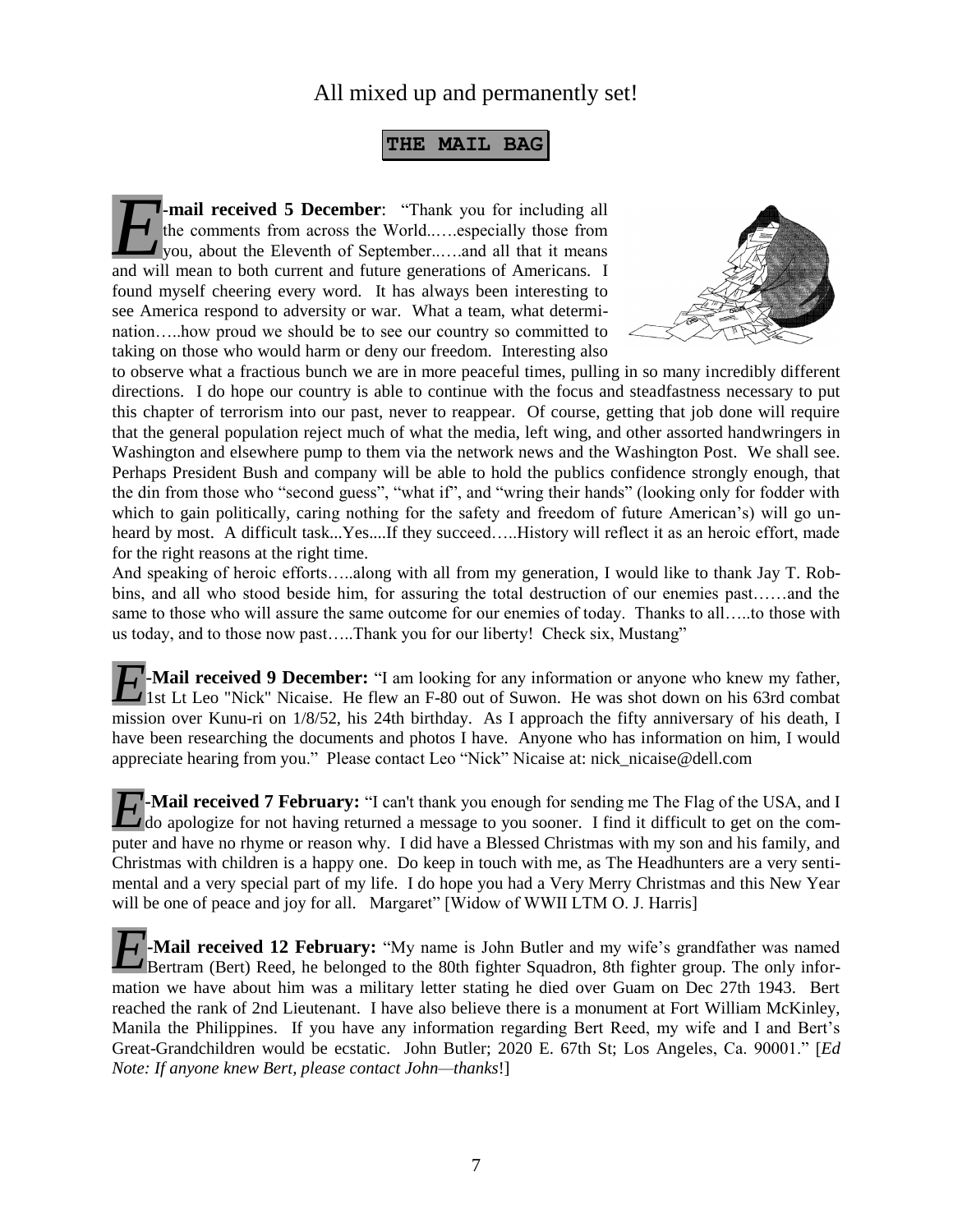# "In life, as in poker, you have to play the hand that's dealt--and remember two things:

Sometimes you're the dealer, and not everyone gets a Royal Flush."

**LATEST INTELLIGENCE FROM AROUND THE WORLD!**

ur highly reliable sources in strategically placed key positions around the globe have informed us that Squadron personal from our active Squadron in Korea made the traditional trip to the orphanage they support downtown on Ur highly reliable sources in strategically placed key positions around formed us that Squadron personal from our active Squadron in Korea made the traditional trip to the orphanage they support downtown on Christmas day. was enough to buy all of them shoes for the entire year. "It was a great day overall."

lso our deep undercover moles in clandestine positions in highly sensi-Also our deep undercover moles in clandestine positions in highly sensitive areas have reported to us that our active Squadron was fortunate enough to receive another piece of art for their Squadron walls recently. Col Jack Broughton, another of our LTM's from the Vietnam Era, and author of



*Thud Ridge* & *Going Downtown*, donated a personalized copy of his litho "*Headin' Home."*



"We hung it proudly in the Mass Briefing Room—It is the first print you see as you walk in," wrote Lt Col John "Barney" Fyfe, the current Commander. Thanks from all of us, Jack, for this great gift. Col Broughton is a former 3-time T-Bird lead, who also set-up the Nellis Weapons Range, had many strike missions in Korea, and the same as leader of the Takhli Thud Wing during the Vietnam War. This black & white copy of *Headin' Home* seen here doesn't do the litho justice. The actual litho shows this spectacular sunset in full color. The color version of this litho can be seen on his web site at www.thudridge.com.

## **HEADHUNTER STORE!!**

t's that time again! Time to get the items you need for the reunion—only 6 months away! Wear/use them proudly—not just at the reunions, but wherever you go! It's a great way to find other **HEADHUNTERS,** too! Unless purchased at a reunion, a small fee of **\$4 should be added** for postage to all orders (unless otherwise noted)—I'll take care of the "handling!" *I*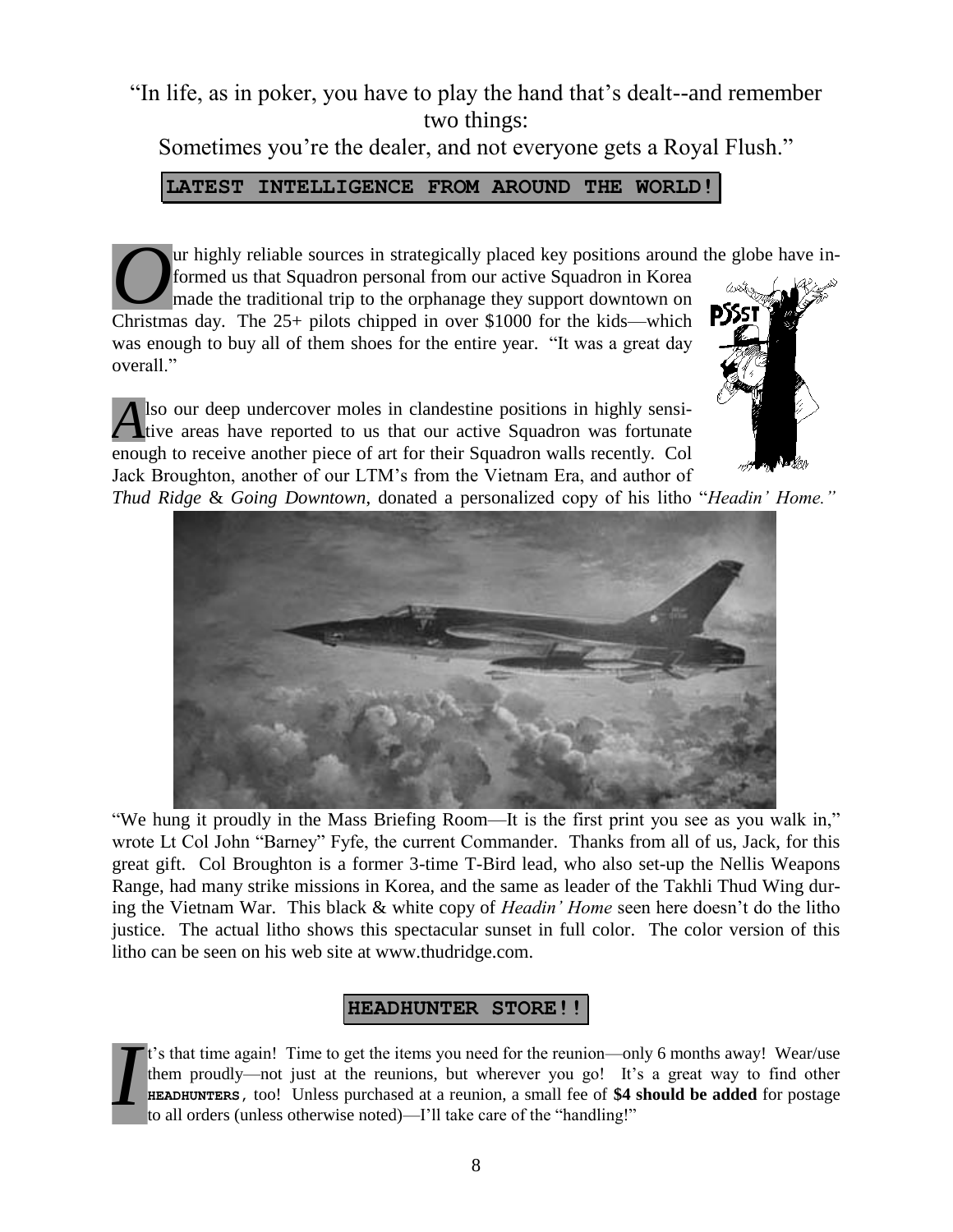#### *Curious to see what these items look like? Check them out on our Web Site STORE Page!*

| Blazer Emblem (men's or ladies)   | \$35             | Golf Shirt (specify size)     | \$29 |
|-----------------------------------|------------------|-------------------------------|------|
| Squadron Unique Tie               | \$30             | T Shirt (specify size)        | \$12 |
| Ladies Floppy Bow (matches tie)   | \$30             | Squadron F-16 Litho Print     | \$20 |
| Sq "Nickel" Coin or Keychain      | \$4              | White Hat                     | \$10 |
| *Personalized Sq coffee mug       | \$20             | <b>Black Hat</b>              | \$10 |
| *Personalized Sq beer stein       | \$23             | ***Squadron Bolo Tie          | \$10 |
| *Mug & Stein set as above         | \$40             | Korean-era Sq Patch           | \$5  |
| Squadron Logo Golf Balls (sleeve) | \$10             | Vietnam-era Sq Patch          | \$5  |
| **Personalized Sq beer mug        | \$25             | <b>Current Squadron Patch</b> | \$5  |
| Headhunter Tattoos (fun!)         | $2$ for a $\$$ 1 | Lapel Pin/Tie Tack            | \$3  |

\* Please include **name and/or callsign** desired on your mug/stein (up to 20 letters), and **right/left** handed with your order. **Unless otherwise stated**, the Squadron logo & your first name in Old English will be on the front (handle left for right-handed drinker), and an F-16 will be on the back.

\*\* Large 25oz mug is beautiful **etched glass**. Please indicate **Squadron logo** or our **Association logo** desired, choice of **P-39, P-38, P-51, F-80, F-86, F-84, F-100, F-105, F-4, or F-16,** and include **name and/or callsign in** "**HEADHUNTER**" **or standard bold font,** and **right/left** handed, with your order. **Personal markings** (tail number/markings, aerial victories, etc.) available. Other aircraft may be available. Please call for quote.

Please send check to **"The Headhunters"; 905 Arapaho Ct; Columbus, GA 31904-1242**. Please don't forget **\$4 postage** on all orders (accept patches, coins, tattoos, & lapel pin.)

#### **\*\*\* HEADHUNTER BOLO TIE** by Chuck Baisden \*\*\*

These **handmade** bolo ties, finely crafted from Montana, Colorado, and Wyoming **deer antler**, are truly beautiful. Of course, each one is slightly different, but they measure approximately 1" wide x 2" long x 3/8" thick, and have our **Headhunter** logo on the front. The tie string is olive drab nylon parachute cord with .30 cal copper bullets at the two ends. **The price of \$10 includes shipping**. They come with a **100% satisfaction guarantee**--if you don't like it, send it back for a full refund. **Please place your order directly with Chuck at (912) 897-1714** for these unique **Headhunter** gifts!!

**Fighter pilot songs** (Rated PG) on professional CDs and/or tapes are available from World-renowned military songwriter and balladeer, and fellow **HEADHUNTER**, Dick Jonas. Contact him at: Erosonic; 2001 Mountain View Glen; Ft Mojave, AZ 86426-8833.

*Vipers in the Storm* by another of our **HEADHUNTERS**, Capt Keith "Rosey" Rosenkranz. His personal adventures flying F-16's in Desert Storm. Great book! Order direct from Rosey at (817) 706-8660.

*Thud Ridge* and *Going Downtown*—two great books by our own **Headhunter** Col Jack Broughton, now in reprint. They both contain outstanding Vietnam air war coverage—and the politics behind it. Order direct from Col Broughton: (949) 859-9087

*Dreams Of Aces—*a brand new book from **Double Jet Ace** and fellow **Headhunter** Col Hal Fischer. Outstanding personal account of his **two tours in Korea**, and his experiences as a **POW in China until 1955** (two years after the War "ended") after being **shot down** on his 70<sup>th</sup> mission of 2<sup>nd</sup> tour. Also includes **another tour in Vietnam** and 27 photos. Book & mailing is \$25. For a personalized signed copy, contact our Member, Penny Wilson at: pennywilson@compuserve.com or Penny Wilson; PO Box 856; Glen Rose, Texas 76043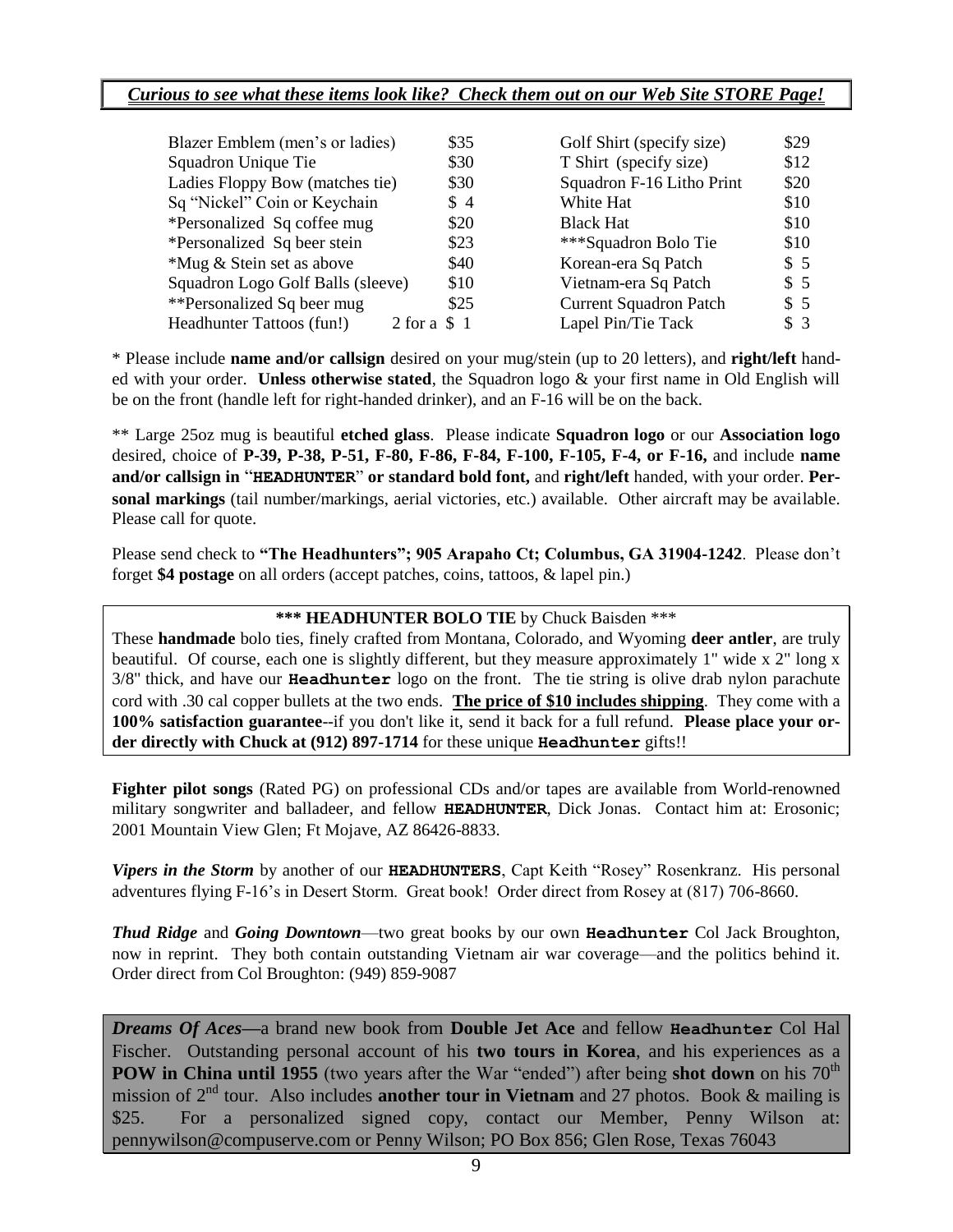"It is easy to take liberty for granted, when you have never had it taken from you."

--- Vice President Dick Cheney



n 4 February we sent an e-mail to all 600 on-line Headhunters with much the same information about the flyable P-38 paint job project as published on Page 1 of this newsletter. Our thanks go out to you who have responded so generously; however, as of now, If the same in-<br> **O**<sup>n</sup> 4 February we sent an e-mail to all 600 on-line Headhunters with much the same in-<br>
formation about the flyable P-38 paint job project as published on Page 1 of this newslet-<br>
ter. Our thanks go out line is 20 March—3 weeks from now—to raise the needed \$15,000. If you have already sent in your tax-deductible donation, thank you! If not, it's still not too late to bring this great project to fruition. Please help—thanks!



**HEADHUNTERS GETTIN' HITCHED**

**-mail on 27 January:** Brig Gen Larry "Lion" Huggins, LTM from our Vietnam era, and Brenda Goodson joined up in St. Paul's Episcopal Church, Cary NC on 2 January. Lion said, "We both wanted to start the New Year off right but seems as though all the clergy were busy with football, etc. on Jan  $1<sup>st</sup>$ , so we had to accept the  $2<sup>nd</sup>$ . Brenda is a retired  $8<sup>th</sup>$  grade language arts teacher from here and enjoys flying, hiking, and traveling. She is *E*

cute too!" We all wish Larry and Brenda the best of health and happiness together in the many years to come!





We take great pride in announc-<br>ing the birth of the world's

youngest **HEADHUNTERS**!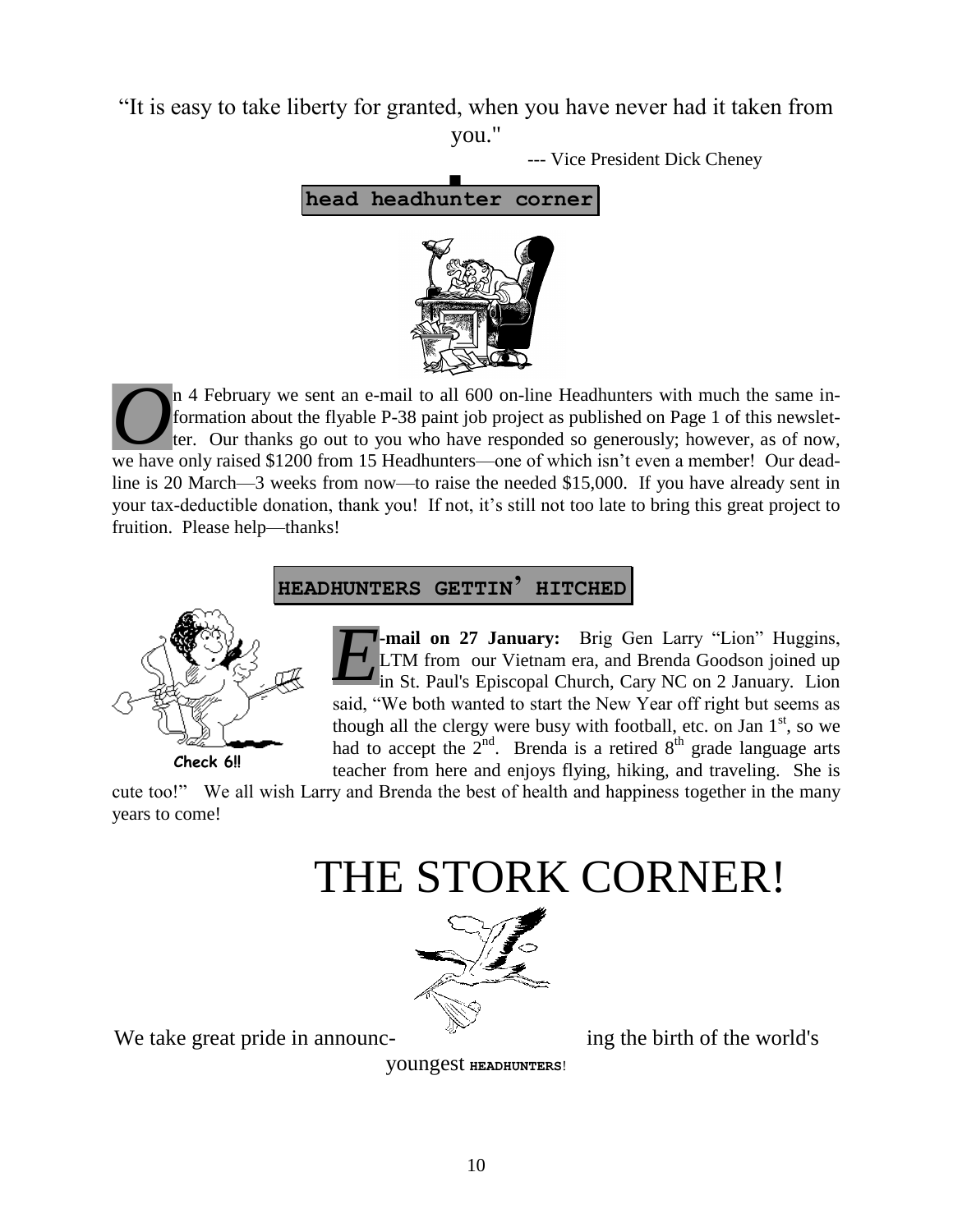apt Matt "Picasso" & Brandy Manifold are proud to announce the unveiling of their latest pride and joy!! Bailey Michelle Manifold had a rollout date of 10 Dec 01, with a takeoff gross weight of 8 lbs 13 ozs, and a wingspan of 20 ½ inches. Picasso says that both Mom and baby are full-up!!! Congratulations to Brandy & Picasso on their new wingperson! *C*

L

hot day—Will **HEADHUNTERS AT REST** Rogers

Never kick a cow chip on a

ast, but certainly not least, we would like to take this opportunity to pass on to all members the names of those **HEADHUNTERS**, who we know of, that have made their last takeoff in this lifetime since our last newsletter.

| <b>Headhunter</b>                  | Time in 80th    | <b>Last Takeoff</b> |
|------------------------------------|-----------------|---------------------|
| Lt Col Alfred G. Houston           | <b>BTW/LTM</b>  | 30 Oct 1999         |
| Maj Joseph F. Stroface             | <b>BTW/LTM</b>  | 9 Apr 2001          |
| <b>SSgt Gerald A. Thiel</b>        | <b>WWII/LTM</b> | <b>8 Dec 2001</b>   |
| <b>Col William H. Heermans III</b> | Korea/LTM       | 3 Jan 2002          |
| <b>Col James H. Buckey</b>         | Korea/CC/LTM    | 22 Jan 2002         |

**etter received 10 Dec:** "Just a bit of sad news for your next issue. Joe Stroface (Maj Ret) suffered a massive heart attack on April 9, 2001—2 days after his  $70<sup>th</sup>$  birthday. He was at his daily exercise routine at the gym. I have enclosed his memorial card. Having family living nearby has been a comfort. Fondly, Rose Stroface" *L*

-**Mail received 13 Dec:** "I regret to inform you of the passing of my father, Gerald A. "Jerry" Thiel. He passed away on December 8, 2001, at 10:45 PM (age 84). He served with the 80th on Leyte in the Philippines and in New Guinea and the Dutch East Indies as an engine mechanic on the P-38 Fighter. He was injured while on guard duty when a land mine exploded, and he took shrapnel in the face. He was picking that shrapnel out of his face for the remaining 60 years of his life. He was awarded the Purple Heart and left the service in 1944. He was a staff sergeant. He used his knowledge of engines to open Jerry's Auto Repair in 1950. For over 40 years he repaired engines, transmissions, brakes, mufflers, and anything else that goes in a car. If it was in a car or on a car, he could fix it. In his later years after retirement he built many stained glass panels and learned to play the organ. Throughout his life he underwent 9 angioplasties, 2 open heart surgeries, diabetes, a stroke, prostate cancer, and liver cancer, which ended his life. I was with him in the doctor's office in September when he was told he was terminal. When we left the office he said to me, "They won't get me that easy. I will fight this all the way." Up until 4 weeks ago he was still trying to hold onto his driver's license. He fought it all the way until he could not fight any longer. The 80th Fighter Squadron should be proud of his service and his tough fight to the death. There are five of us children who loved and respected our father. He taught us great values. We think he was a hero. I hope your squadron does too. If you write about him, please send copies to me. [signed] Glenn Thiel" *E*

**-Mail received 3 January: "**Jay, Bill [Heermans] graduated with us in 51-C, went to the 80th about DEC 51, *E*<sup>-</sup>Mail received 3 January: "Jay, Bill [Heermans] graduated with u<br>K-13. Retired as Colonel. One of the Good Guys." [signed] Jim Ure

**-Mail received 22 January:** "I am sorry to inform you that my father, James H. Buckey, 'slipped the surly bonds of earth' for the last time at 1500 hours today. He was a highly decorated veteran of World War II and was a Headhunter during the Korean War. Private family funeral Friday morning with a memorial service on Friday evening at 1930 hours at Yeager Memorial Lutheran Church in Rainsburg, PA. My father enjoyed being in touch with the Headhunters during these past few years." [signed] Lyn A. Johnson *E*

**Vapt Harold G. Holmquist was listed in the last newsletter as being in the 80<sup>th</sup> during the Vietnam era, and pass**ing away in Apr 1963. Previously there have been no headings on the columns above, so a few members interpreted the information to read that Harold had been killed in Vietnam. Not so. He was killed on Cuddeback *C*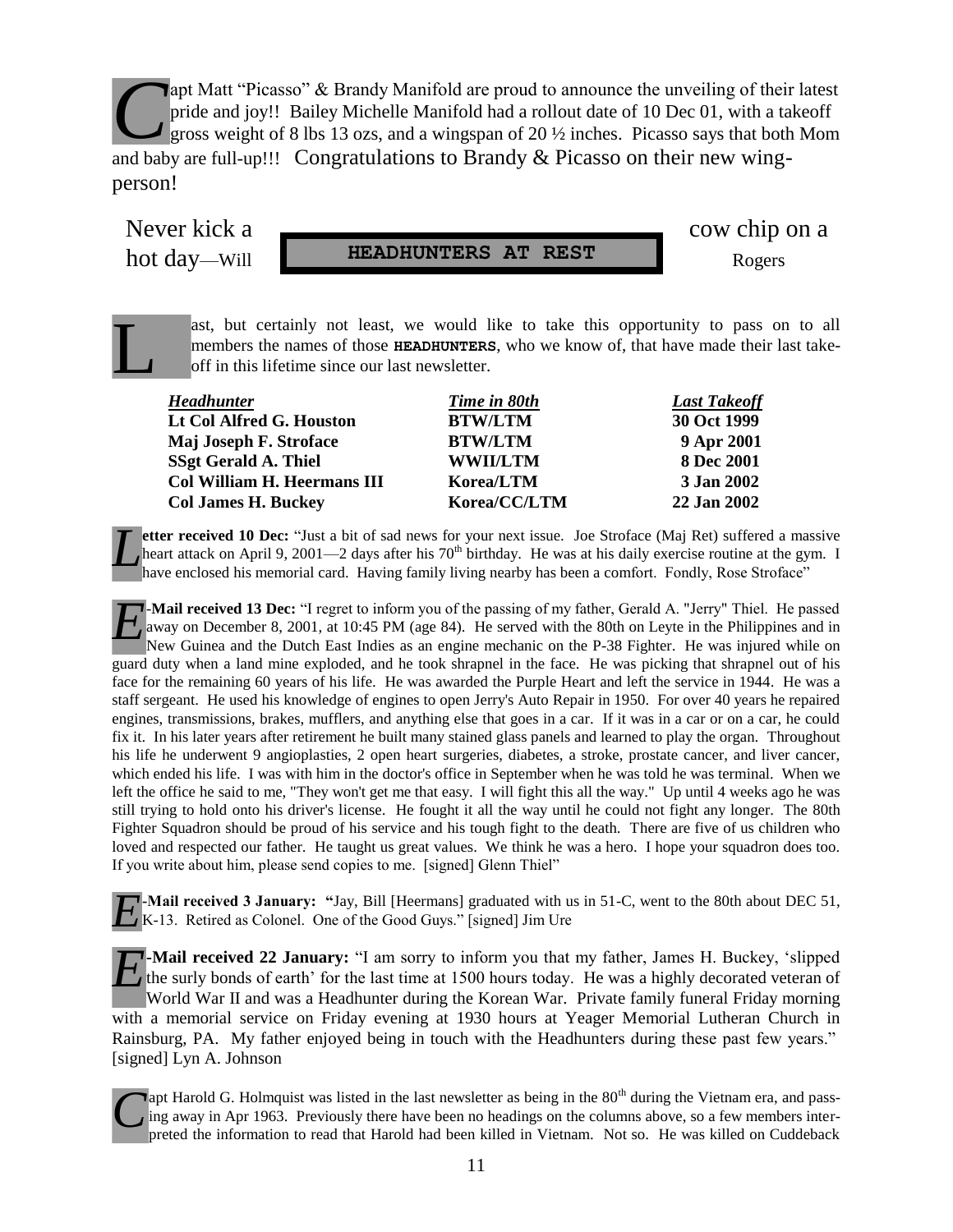Range in a training accident while flying an F-104 out of George AFB. Capt Holmquist was in the 80<sup>th</sup> in 1959-'61 (BTW)—not during the Vietnam Era as I had listed in error. Thanks to those of you who sent in this correction.

n behalf of the entire Squadron, we wish to officially pass on to these families our deepest sympathies and sincere gratitude for the outstanding contribution each of these individuals made to the Squadron and our Country. May they rest in peace and forever soar with the Eagles. O



\*\*\*\*\*\*\*\*\*\*\*\*\*\*\*\*\*\*\*\*\*\*\*

The next *HEADHUNTER HEADLINES* will be dated 1 June 2002

The *Headhunter Headlines* is the official newsletter of the *80th Fighter Squadron Headhunters Association, Inc*., a non-profit, tax exempt War Veterans' Organization. Copyright 1999 - 2002, all rights reserved.



St Patrick's Day – 17 Mar Easter – 31 Mar Mother's Day – 12 May Memorial Day – 27 May









# SEE YOU ALL "ON THE BEACH" 19-22 SEPT!!





Col Jay E. "JayBird" Riedel, USAF (Ret) **The** "**Head Headhunter**"